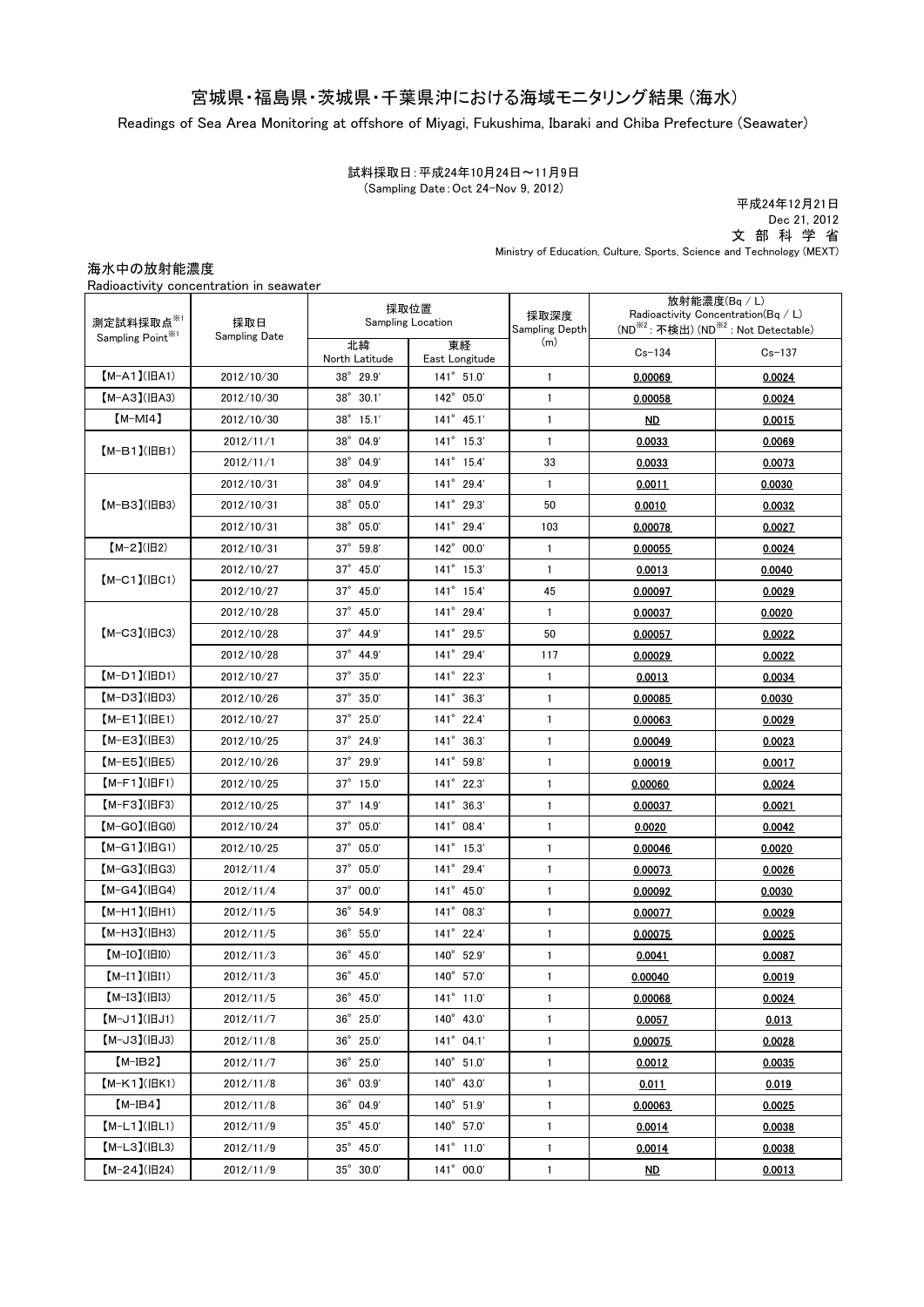## ※1 【 】内の番号は、図の測点番号に対応。

※1 The character enclosed in parentheses indicates Sampling Point in figure.

※2 NDの記載は、海水の放射能濃度の検出値が検出下限値を下回る場合。

【M-MI4】:Cs-134 0.00012 Bq/L、【M-24】(旧24):Cs-134 0.00021 Bq/L

※2 ND indicates the case that the detected radioactivity concentration in seawater was lower than the detection limits.

【M-MI4】:Cs-134 0.00012 Bq/L, 【M-24】(old 24):Cs-134 0.00021 Bq/L

### \* 文部科学省の委託事業により、(公財)海洋生物環境研究所が採取した試料を(株)環境総合テクノスが分析。

\* The samples of seawater collected by Marine Ecology Research Institute (MERI) were analyzed by The General Environmental Technos Co. Ltd.,

- \* 「水浴場の放射性物質に関する指針について(改訂版)」(環境省)において、自治体等が水浴場開設の判断を行う際に考慮する、水浴場の放射性物質に係る水質の目安は、以下のとおり。 -放射性セシウム(放射性セシウム134及び放射性セシウム137の合計)が10Bq/L以下 on the request of Ministry of Education, Culture, Sports, Science and Technology(MEXT).
- \* "Guidelines for Radioactive Substances in Bathing Areas" released by Ministry of Environment gives an indication of the water quality for municipalities to open bathing areas as follows : - The concentration of radioactive Cs (Cs-134 and Cs-137) is lower than or equal to 10 Bq/L.
- \* 太字下線データが今回追加分。

\* Boldface and underlined readings are new.

#### (参考)

平成20-22年度「海洋環境放射能総合評価事業」の宮城海域、福島第一海域(福島第一発電所から約25km付近)及び茨城海域の表層海水の環境放射能調査の結果:

(宮城海域) Cs-137: 0.0012~0.0017Bq/L、(福島第一海域) Cs-137: 0.0011~0.0019Bq/L、(茨城海域) Cs-137: 0.0011~0.0020Bq/L

(Reference)

The results of the environmental radioactivity measurement in the outer layer of the seawater in the sea area around Miyagi, Fukushima Dai-ichi NPP (around 25km distance from

Fukushima Dai-ichi NPP) and Ibaraki shown in the report "Oceanic Environmental Radioactivity Synthesis Evaluation Business " FY 2008-2010 :

(The sea area of Miyagi) Cs-137: 0.0012~0.0017Bq/L, (The sea area around Fukushima Dai-ichi NPP) Cs-137: 0.0011~0.0019Bq/L, (The sea area of Ibaraki) Cs-137: 0.0011~0.0020Bq/L